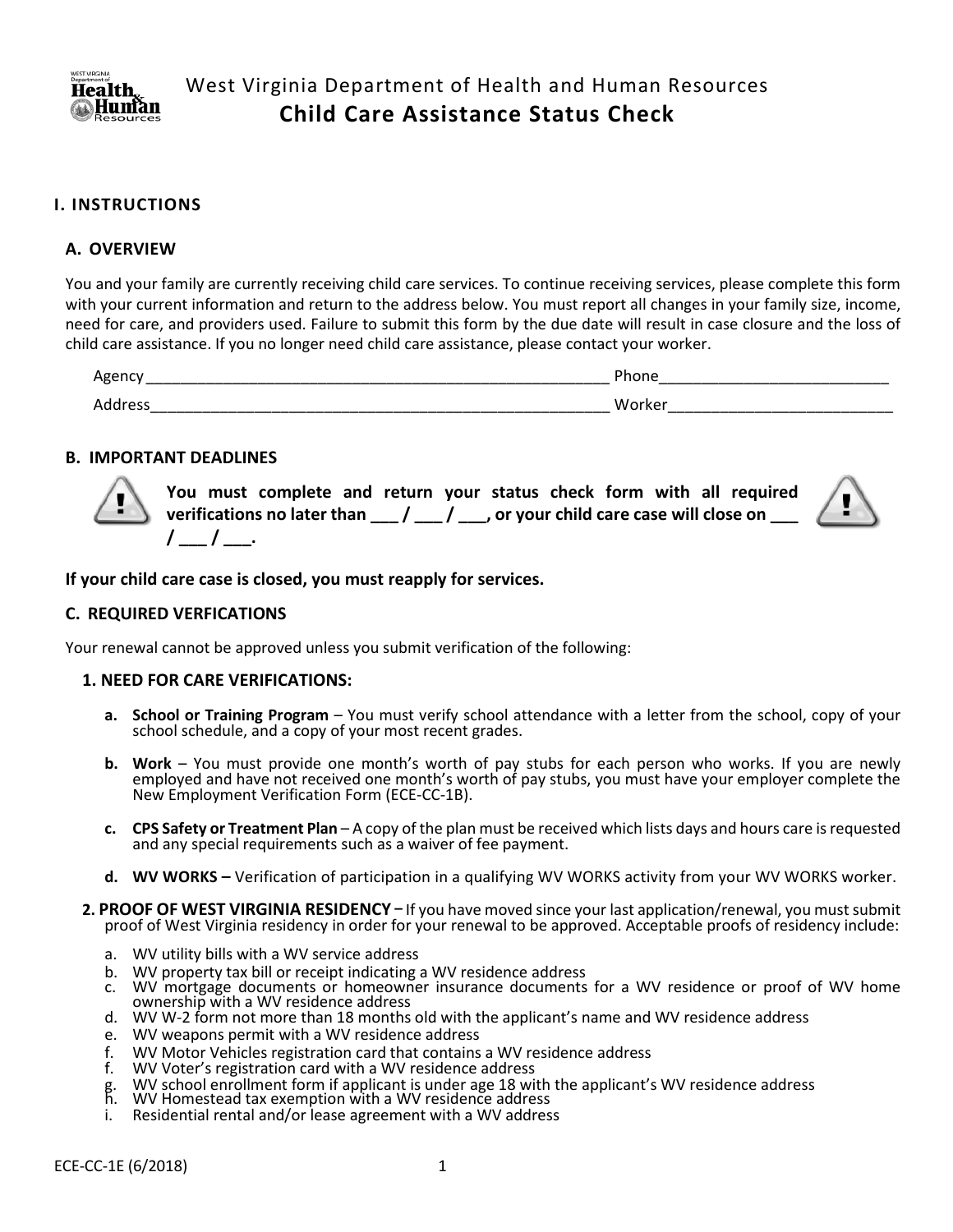### **3. VERIFICATION OF INCOME RECEIVED:**

- a**.** For each person who works, you must attach either:
	- 1. Copies of that person's most recent pay stubs for at least one month's time, or
	- 2. A completed "New Employment Verification Form" which shows monthly gross income or hourly wage and average number of hours worked weekly.
	- 3. If income varies and there have been no changes in hourly wage or salary, three months of pay stubs may be submitted.
	- 4. If a person is self-employed, net income must be reported and verified by business and/or tax records.
- b**.** If you receive child support, you must send in either:
	- 1. A copy of your divorce or child support decree, or
	- 2. A copy of child support received from the Bureau for Child Support Enforcement.
- c**.** Other income: you must send in copies of check stubs or award letters to verify any other income received (i.e., TANF, SSI, etc.).

## **4. PROOF OF CITIZENSHIP:**

- a. All child care applicants, including foster care and kinship relative foster care parents, must verify that children receiving child care services are either a U.S. Citizen or a qualified alien. Applicants who cannot provide verification of citizenship are not eligible to receive child care services. If you have already supplied proof of citizenship for children in need of care, you do not have to do so again.
- b. Acceptable Proofs of Citizenship: citizenship can be verified by submission of any document that proves a U.S. place of birth or documents showing that the person is a U.S. citizen. All documents must be either an original or a copy certified by the issuing agency. The most common proof of citizenship is a certified birth certificate. Please check with your worker if you do not have these documents for children needing care.

REMEMBER – If you do not return required supporting verifications with your status check, your child care case will be closed, and you will have to reapply for services.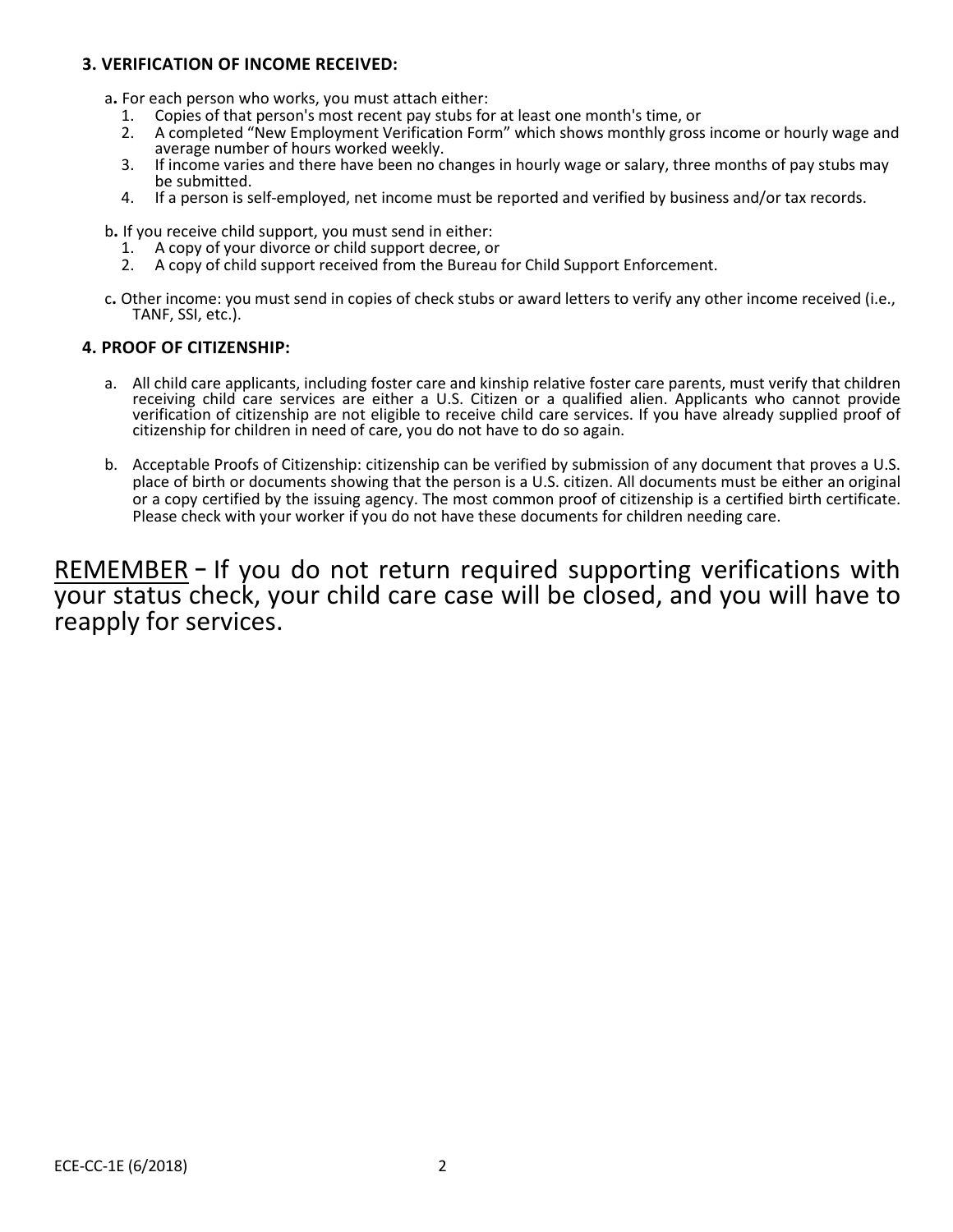## **II. IDENTIFYING INFORMATION - Head of Household**

| Name:                                                                                 |                        |                                    | names:                                             | Maiden Name or any<br>other previous |                                |                                                                         |                                                               |
|---------------------------------------------------------------------------------------|------------------------|------------------------------------|----------------------------------------------------|--------------------------------------|--------------------------------|-------------------------------------------------------------------------|---------------------------------------------------------------|
| <b>Social Security #</b><br>(Optional):                                               |                        |                                    | <b>Birth</b><br>Date:                              |                                      |                                | Sex:                                                                    | $\overline{\phantom{a}}$ Male $\overline{\phantom{a}}$ Female |
| <b>Mailing</b><br><b>Address:</b>                                                     |                        |                                    |                                                    |                                      | Are you currently<br>homeless? |                                                                         | $Yes \mid No$                                                 |
| City:                                                                                 | Zip<br>State:<br>Code: |                                    |                                                    |                                      |                                | County:                                                                 |                                                               |
| <b>Phone Number:</b>                                                                  |                        |                                    | <b>Business Phone or</b><br><b>Message Number:</b> |                                      |                                |                                                                         |                                                               |
|                                                                                       |                        | <b>Ethnicity (must choose one)</b> |                                                    |                                      |                                |                                                                         | Race (check all that apply)                                   |
| Hispanic or Latino or Spanish Origin<br>Not Hispanic or Latino or Spanish Origin<br>□ |                        |                                    |                                                    | Asian<br>П<br>□<br>White<br>П        | <b>Black/African American</b>  | American Indian/Alaska Native<br>Native Hawaiian/other Pacific Islander |                                                               |

\*Under the Privacy Act, §7(a), states are prohibited from denying an individual any right, benefit, or privilege provided by law because of the Individual's refusal to disclose his or her Social Security Number unless disclosure is required by federal statute.

**III. OTHER FAMILY MEMBERS:** You must report any changes in family composition. Be sure to list any new persons living in the home. Failure to accurately report all household members will result in case closure.

| <b>Name of Household Member</b> | <b>Ethnicity</b><br>$(1 or 2^*)$ | Race | Date of Birth | Relationship<br>to You | Gender<br>(M/F) | Does this<br>child need<br>child care?<br>(Y/N) | Does this<br>child have<br>special needs?<br>(Y/N) |
|---------------------------------|----------------------------------|------|---------------|------------------------|-----------------|-------------------------------------------------|----------------------------------------------------|
|                                 |                                  |      |               |                        |                 |                                                 |                                                    |
|                                 |                                  |      |               |                        |                 |                                                 |                                                    |
|                                 |                                  |      |               |                        |                 |                                                 |                                                    |
|                                 |                                  |      |               |                        |                 |                                                 |                                                    |
|                                 |                                  |      |               |                        |                 |                                                 |                                                    |

**\* 1. Hispanic, Latino or Spanish Origin, 2. Not Hispanic or Latino or Spanish Origin**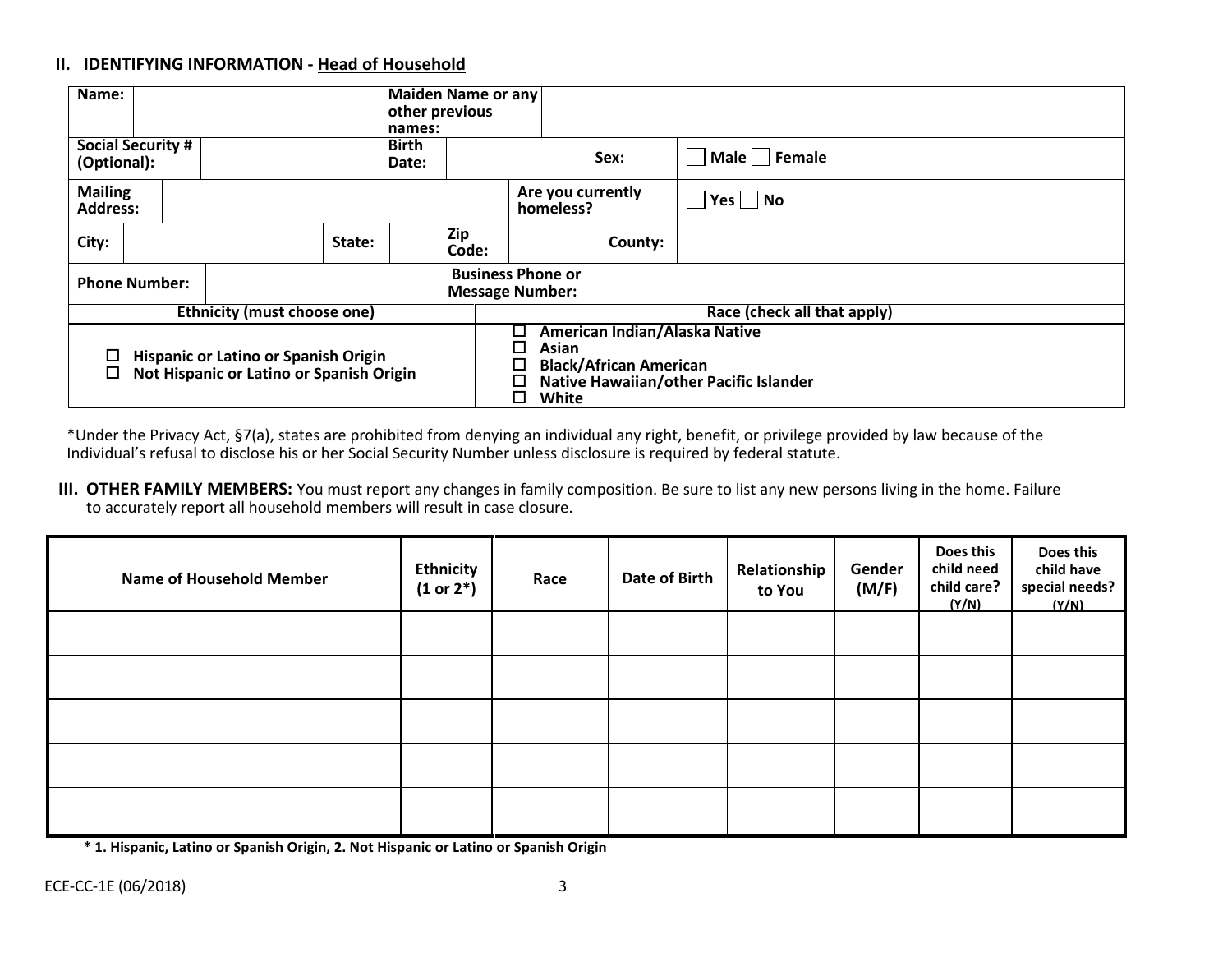# **IV. REASON FOR NEEDING CHILD CARE:** The following information shows why you need child care.

| Name of<br>Household<br><b>Member</b> | <b>Your Name:</b>                                                                                                                |              | Other:                                                                                                                                               |              | Other:                                                                                                                                                   |              | Other:                                                                                                                                                                   |              |
|---------------------------------------|----------------------------------------------------------------------------------------------------------------------------------|--------------|------------------------------------------------------------------------------------------------------------------------------------------------------|--------------|----------------------------------------------------------------------------------------------------------------------------------------------------------|--------------|--------------------------------------------------------------------------------------------------------------------------------------------------------------------------|--------------|
| <b>Reason for Care</b>                | Working<br>Going to School/Training<br>WV WORKS activity<br>O<br>□<br>CPS Plan<br>□<br>Court Order for Child Care<br>□<br>Other: |              | $\Box$<br>Working<br>Going to School/Training<br>□<br>WV WORKS activity<br>$\Box$<br>CPS Plan<br>Court Order for Child Care<br>□<br>$\Box$<br>Other: |              | $\Box$ Working<br>$\Box$ Going to School/Training<br>WV WORKS activity<br>$\Box$<br>CPS Plan<br>$\Box$<br>Court Order for Child Care<br>$\Box$<br>Other: |              | $\Box$<br>Working<br>$\Box$<br>Going to School/Training<br>$\Box$<br>WV WORKS activity<br>$\Box$<br>CPS Plan<br>$\Box$<br>Court Order for Child Care<br>$\Box$<br>Other: |              |
| <b>Employer</b><br>/School Name       |                                                                                                                                  |              |                                                                                                                                                      |              |                                                                                                                                                          |              |                                                                                                                                                                          |              |
| <b>Employer</b><br>/School Phone      |                                                                                                                                  |              |                                                                                                                                                      |              |                                                                                                                                                          |              |                                                                                                                                                                          |              |
| <b>Start Date</b>                     |                                                                                                                                  |              |                                                                                                                                                      |              |                                                                                                                                                          |              |                                                                                                                                                                          |              |
|                                       | <b>Days</b>                                                                                                                      | <b>Hours</b> | Days                                                                                                                                                 | <b>Hours</b> | <b>Days</b>                                                                                                                                              | <b>Hours</b> | <b>Days</b>                                                                                                                                                              | <b>Hours</b> |
| <b>Schedule</b>                       | $\Box$ Sunday<br>O<br>Monday<br>Tuesday<br>❏<br>❏<br>Wednesday<br>O<br>Thursday<br>❏<br>Friday<br>$\Box$ Saturday                |              | $\Box$<br>Sunday<br>□<br>Monday<br>□<br>Tuesday<br>□<br>Wednesday<br>$\Box$<br>Thursday<br>$\Box$<br>Friday<br>$\Box$ Saturday                       |              | $\Box$ Sunday<br>$\Box$<br>Monday<br>$\Box$<br>Tuesday<br>$\Box$<br>Wednesday<br>$\Box$<br>Thursday<br>$\Box$<br>Friday<br>$\Box$ Saturday               |              | $\Box$ Sunday<br>$\Box$<br>Monday<br>$\Box$<br>Tuesday<br>$\Box$<br>Wednesday<br>$\Box$ Thursday<br>$\Box$<br>Friday<br>$\Box$ Saturday                                  |              |

**V. PROVIDER INFORMATION:** The chart below shows your provider information. Enter your children's names and the name, address, and phone number of the provider used for each child.

| <b>Child's Name</b> | <b>Provider's Name</b> | <b>Provider's Address</b> | Are you related to this<br>provider? If so, how? |
|---------------------|------------------------|---------------------------|--------------------------------------------------|
|                     |                        |                           |                                                  |
|                     |                        |                           |                                                  |
|                     |                        |                           |                                                  |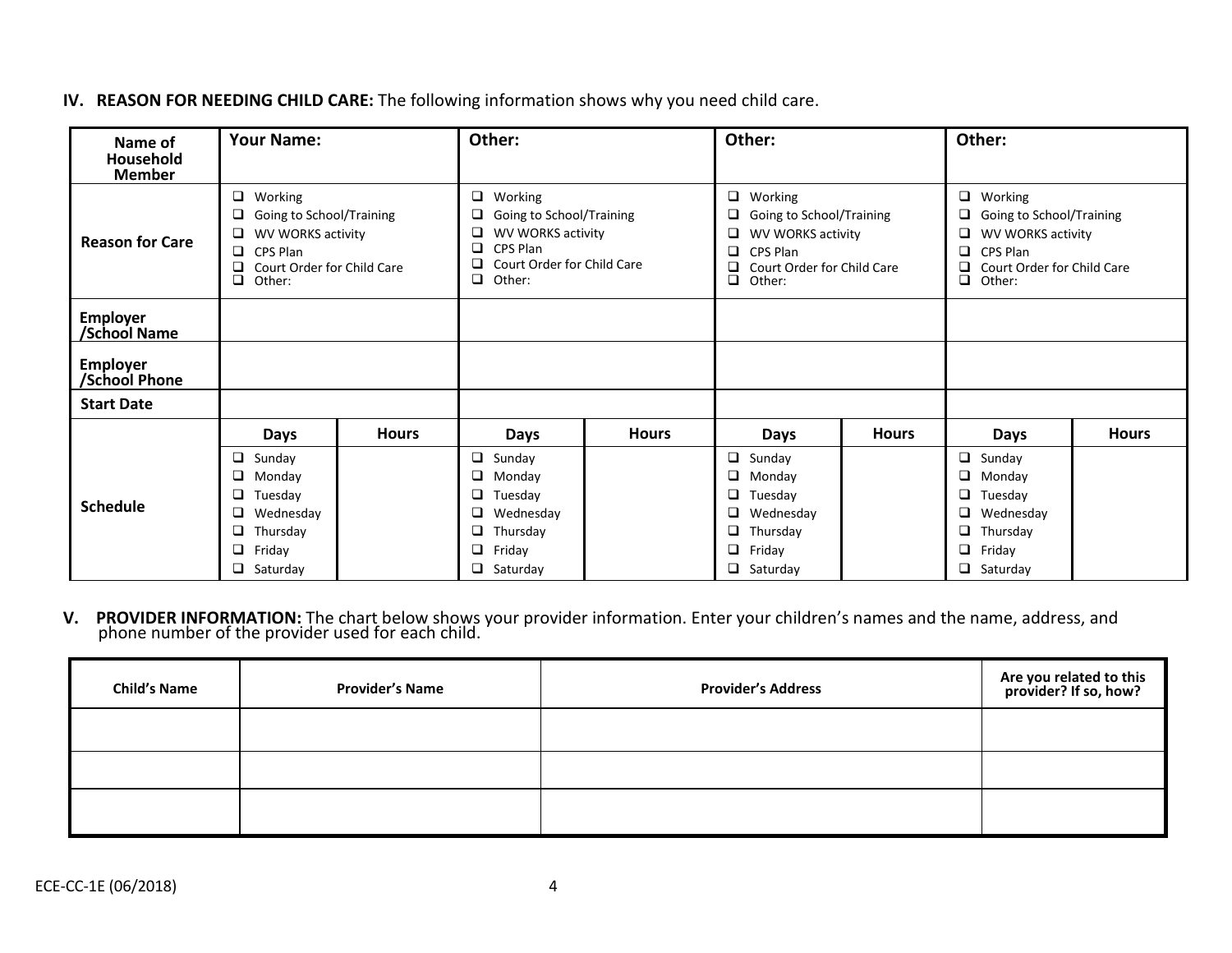| <b>Child's Name</b> | <b>Provider's Name</b> | <b>Provider's Address</b> | Are you related to this<br>provider? If so, how? |
|---------------------|------------------------|---------------------------|--------------------------------------------------|
|                     |                        |                           |                                                  |
|                     |                        |                           |                                                  |

**VI. INCOME VERIFICATION:** Please enter the name of the head of the household in the column marked "Your Name." Go down the column under your name and look at the income types. For example, number one is wages. Enter the amount of your wages and how often you receive it. Go down each row and enter any income you receive from other sources. If you have a second job, go to the next column and enter your name, then enter your wages from your second job on that line. Repeat for each person in your home who has income.

| Name of<br>Household<br><b>Member</b>     | <b>Your Name:</b> |           | Other: |           | Other: |           | Other:                                                                                               |           |
|-------------------------------------------|-------------------|-----------|--------|-----------|--------|-----------|------------------------------------------------------------------------------------------------------|-----------|
| <b>Income Type</b>                        |                   |           |        |           |        |           | List Below the Gross Amount and How Often Income is Received by Yourself and Other Household Members |           |
|                                           | Amount            | How Often | Amount | How Often | Amount | How Often | Amount                                                                                               | How Often |
| Wages (Gross)                             |                   |           |        |           |        |           |                                                                                                      |           |
| <b>TANF Benefits</b>                      |                   |           |        |           |        |           |                                                                                                      |           |
| <b>Social Security</b><br><b>Benefits</b> |                   |           |        |           |        |           |                                                                                                      |           |
| Veteran's<br><b>Benefits</b>              |                   |           |        |           |        |           |                                                                                                      |           |
| Worker's<br>Compensation                  |                   |           |        |           |        |           |                                                                                                      |           |
| Disability<br><b>Benefits</b>             |                   |           |        |           |        |           |                                                                                                      |           |
| Unemployment<br>Compensation              |                   |           |        |           |        |           |                                                                                                      |           |
| Retirement<br>Benefits<br>Farm Self       |                   |           |        |           |        |           |                                                                                                      |           |
| Employment                                |                   |           |        |           |        |           |                                                                                                      |           |
| Non-Farm Self<br>Employment               |                   |           |        |           |        |           |                                                                                                      |           |
| Alimony                                   |                   |           |        |           |        |           |                                                                                                      |           |
| Child Support                             |                   |           |        |           |        |           |                                                                                                      |           |
| Other                                     |                   |           |        |           |        |           |                                                                                                      |           |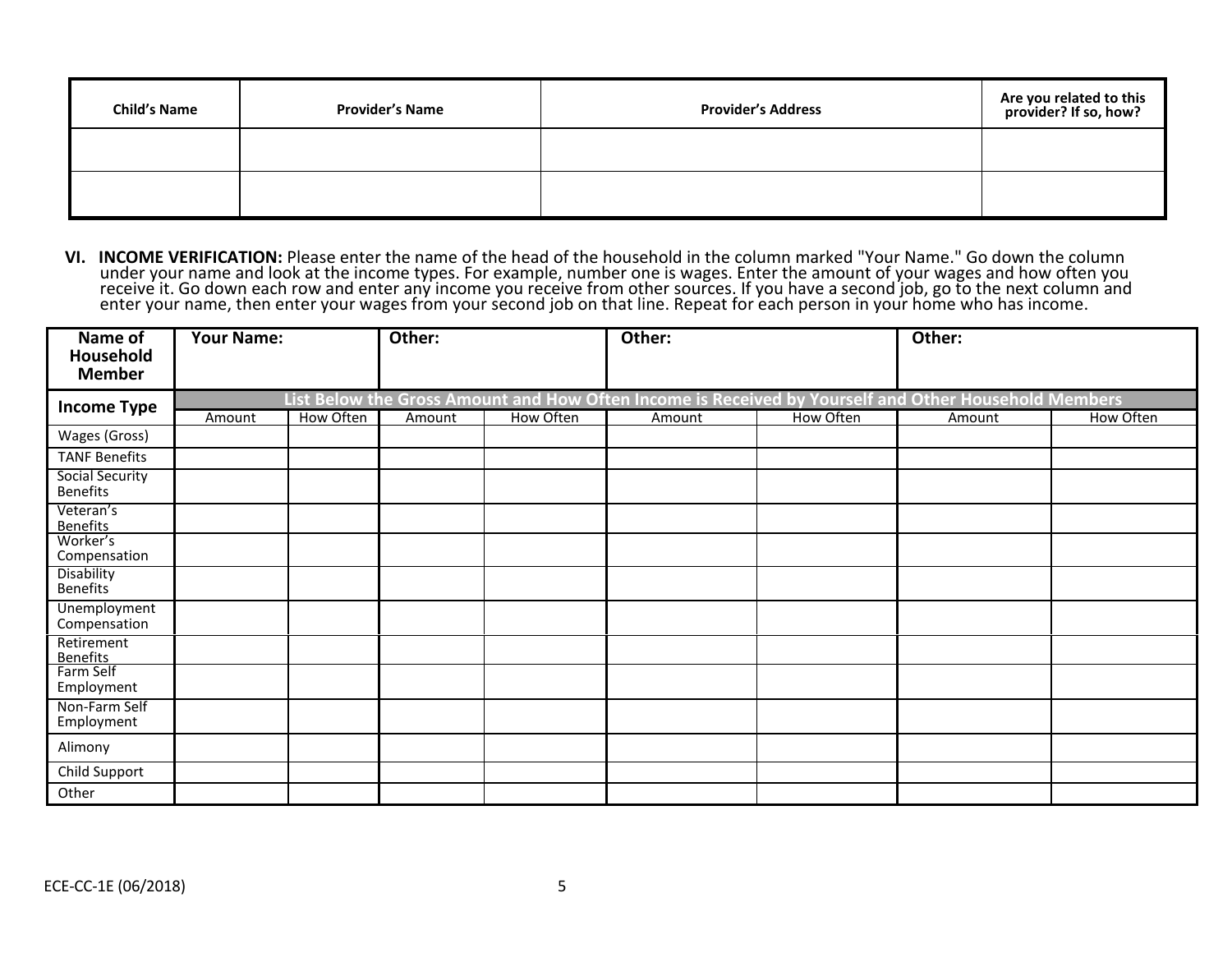### **VII. Income Verification:**

- 1. Do your total household assets exceed \$1,000,000?
	- □ Yes
	- $\square$  No

#### **VIII. PRIMARY LANGUAGE:**

- 1. What is the primary language spoken in your home?
	- $\square$  English
	- $\square$  Spanish
	- $\Box$  Native Central, South American, and Mexican languages (e.g., Mixteco, Quichean)
	- $\square$  Caribbean languages (e.g., Haitian-Creole, Patois)
	- $\Box$  Middle Eastern and South Asian languages (e.g., Arabic, Hebrew, Hindi, Urdu, Bengali)
	- $\square$  East Asian languages (e.g., Chinese, Vietnamese, Tagalog)
	- $\Box$  Native North American/Alaska Native languages
	- $\square$  Pacific Island languages (e.g., Palauan, Fijian)
	- European and Slavic languages (e.g., German, French, Italian, Croatian, Yiddish, Portuguese, Russian)
	- $\Box$  African languages (e.g., Swahili, Wolof)
	- $\Box$  Other (e.g., American Sign Language)
	- $\Box$  Unspecified (unknown or head of household declined to identify home language)